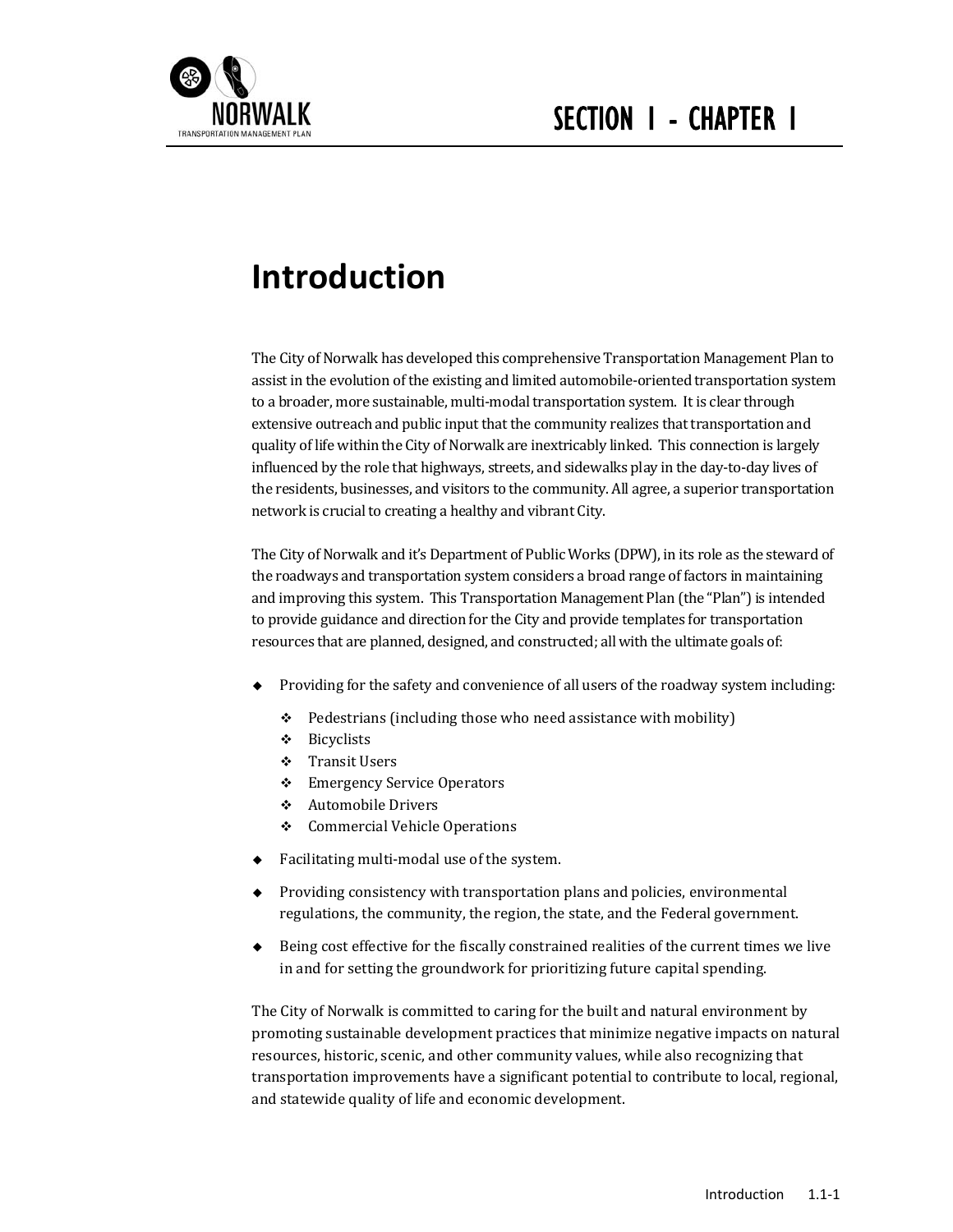It is for this reason that the Plan has been developed to provide and promote sufficient flexibility to allow application of appropriate transportation and roadway elements and dimensions to different physical and cultural situations within the City. The Plan reflects the different role of roadway infrastructure in these distinct settings.

### **1.1 Purpose of the Plan**

Well-designed transportation infrastructure that is responsive to its context is the product of thoughtful planning. By bringing together transportation professionals, local residents, and interest groups, transportation planning can produce public facilities and programs that support community goals, provide safe and efficient transportation for individuals and goods, enhance the economy, and protect the natural environment.

The purpose of the Transportation Management Plan is twofold:

First, to provide designers and decision-makers with a framework for incorporating into the design of transportation facilities multi-modal elements and context sensitive design practices. The emphasis is to ensure that investments in transportation infrastructure encourages projects that consider the local context while meeting the needs of the city and the people that they serve.

Second, to identify specific intersections, corridors, and actions within the city that are in need of correction or adjustment. The emphasis is not so much about minor or isolated actions, but broader adjustments that would benefit the transportation system throughout the city or address well documented barriers to growth and improvement within the City.

### **1.2 Guiding Principles of the Plan**

The following are the Guiding Principles for development of this Plan:

- ◆ **Multimodal Consideration** to ensure that the safety and mobility of all users of the transportation system (pedestrians, bicyclists and drivers) are considered equally through all phases of a project so that even the most vulnerable (e.g., children and the elderly) can feel and be safe within the public right of way. This includes a commitment to full compliance with state and federal accessibility standards for people with disabilities.
- ◆ **Context Sensitive Design** to incorporate, throughout project planning, design, and construction, the overarching principles of Context Sensitive Design (a collaborative, interdisciplinary approach that involves all constituents to develop a transportation facility that fits its physical setting and preserves scenic, aesthetic, historic and environmental resources, while maintaining safety and mobility for all users).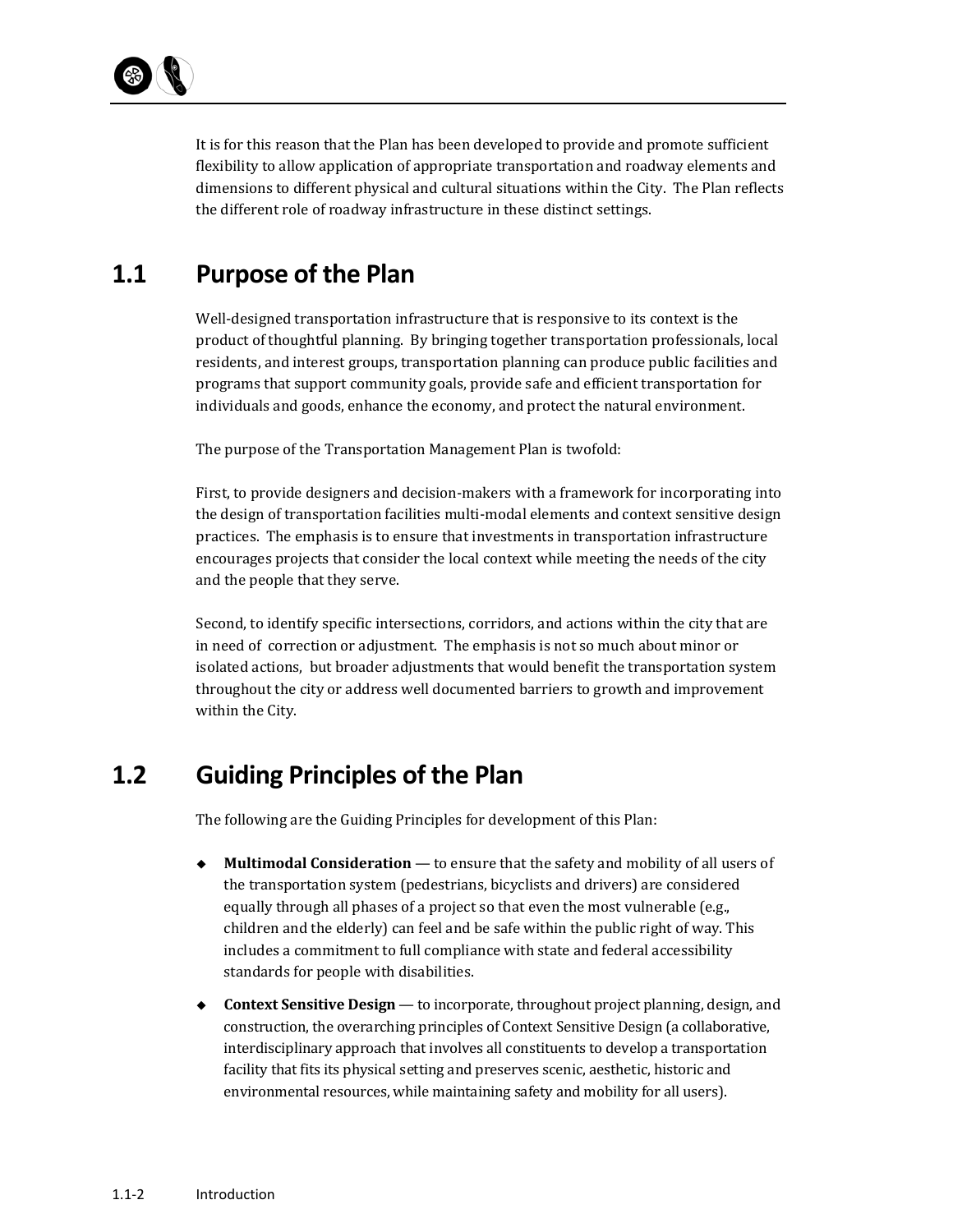◆ **A Clear Project Development Process** — to establish a clear and transparent project development and design process that can be administered consistently through the City processes. One that realizes that the constantly constrained economic realities of the world we live in. While it would be desirable to address every issue and concern, allocation of capital resources need to be prioritized in a fair and consistent manner.

### **1.2.1 Multimodal Consideration**

A guiding principle of the Plan is that the roadway system of the City should safely accommodate all users of the public right-of-way including:

- Pedestrians, including people requiring mobility aids (canes, service animals, wheelchairs, walkers, and scooters)
- Bicyclists
- ◆ Drivers and Passengers
	- $\div$  Transit vehicles
	- Trucks
	- ❖ Automobiles and Motorcycles

Emergency Services 

Historically, transportation plans have been focused ensuring safe operation of motor vehicles. This Plan does not diminish the importance of providing a safe operating environment for motor vehicles -- rather the Plan provides balanced guidance on public right-of-way design objectives to serve both non-motorized (i.e., bicycles and pedestrians) and motorized travel.

This Plan takes the approach that non-motorized transportation modes are fundamental considerations in the design process. As such, pedestrian and bicycle design requirements within a shared right-of-way are integrated throughout the design elements of this Plan.

It is the policy of the City of Norwalk as well as the Connecticut Department of Transportation to encourage designers and decision-makers to consider these modes of transportation throughout the planning, design, and construction phases of a transportation improvement project. Ultimately, thoughtful consideration and evaluation of all modes should result in a robust, multimodal transportation system for the City that accommodates all users safely and efficiently within the public right-of-way.

### **1.2.2 Context Sensitive Design**

A second guiding principle of the Plan is that roadway projects should be planned and designed in a context-sensitive manner. This Plan has been developed to ensure that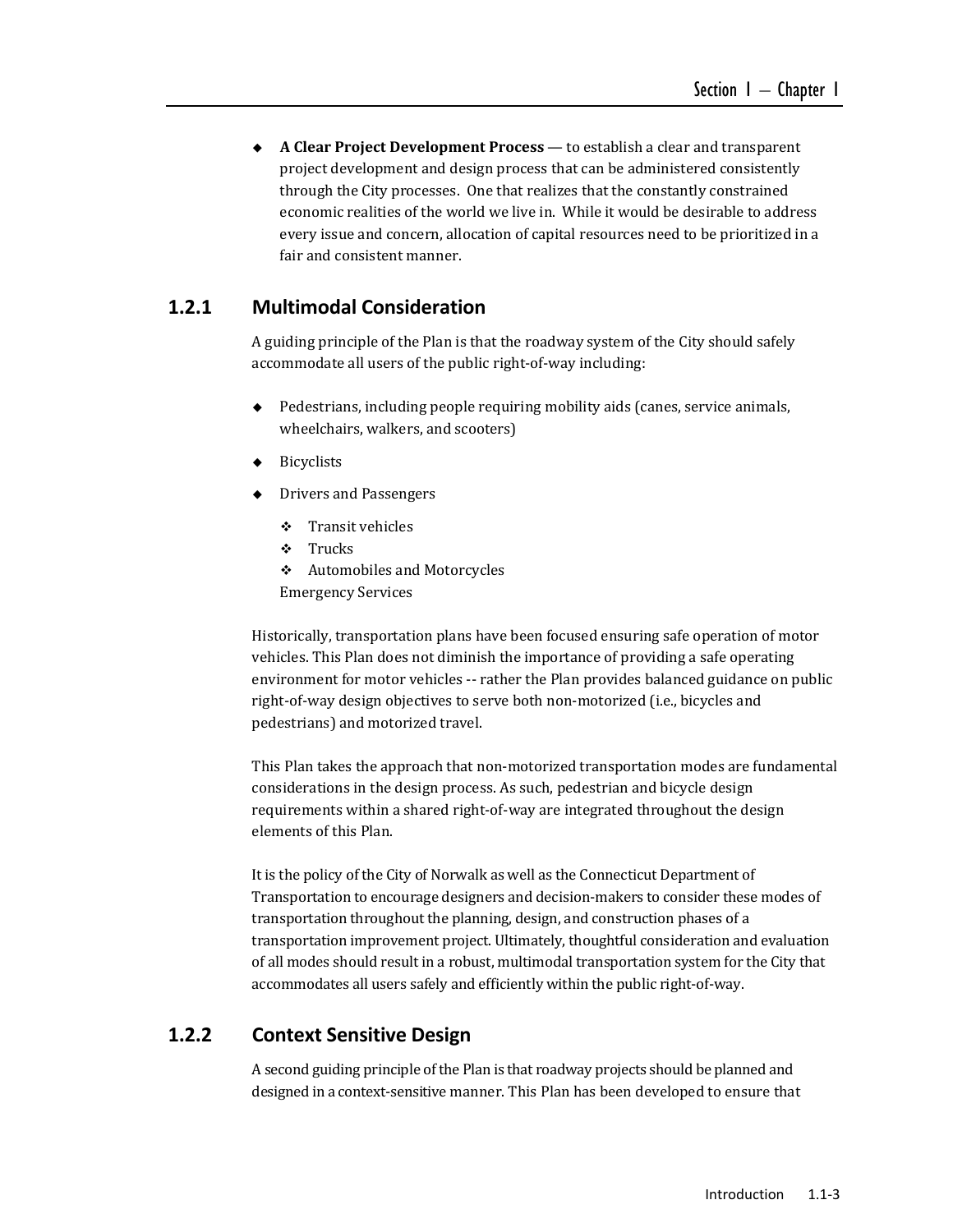

projects intended to improve the roadway network in the City are implemented in such a way that the character of the project area, the values of the community, and the needs of all roadway users are fully considered.

An important concept in planning and design is that every project is unique. Whether the project is a modest safety improvement, or a four-mile upgrade of an arterial street, there are no generic solutions. Each project requires designers to address the needed roadway improvements while safely integrating the design into the surrounding natural and built environment. Several characteristics of context-sensitive projects have been identified through Federal Highway Administration (FHWA) research and workshops. Among these concepts, the following are adopted by this Plan:

- $\bullet$  The project satisfies its purpose and needs as accepted by a wide range of constituents. This agreement is forged in the earliest phase of the project and amended as warranted as the project develops.
- $\blacklozenge$  The project is a safe facility for users of all ages and abilities as well as for the surrounding community.
- $\bullet$  The project meets minimum design standards for accessibility for people with disabilities and gives attention to universal design principles.
- $\blacklozenge$  The project is in harmony with the community and preserves environmental, scenic, aesthetic, historic, and built and natural resources of the area.
- $\bullet$  The project is well managed and involves efficient and effective use of the resources (time, budget, community) of all involved.
- $\blacklozenge$  The project is designed and built with the least possible disruption to the community.
- The project is seen as having added lasting value to the community.

The Plan draws from the state-of-the-art in roadway design. Design guidelines are consistent with those described in the 2011 Edition of *A Policy on the Geometric Design of Highways and Streets by the American Association of State Highway and Transportation Officials* (AASHTO), also known as the "Green Book." The Plan also incorporates the additional guidance contained in AASHTO's A *Guide for Achieving Flexibility in Highway Design* (2004), *Guide for the Planning and Design of Pedestrian Facilities* (2004), and *Guide for the Development of Bicycle Facilities* (2012),and the Federal Access Board's *Draft Guidelines for Accessible Right‐of‐Way* (2005). 

In addition, research conducted under the auspices of the *Transportation Research Board* (TRB) and other organizations was considered and incorporated into the Plan, as appropriate. Finally, best-practices found in the manuals of other states and communities, as well as design guidance formulated specifically for this Plan, are included throughout.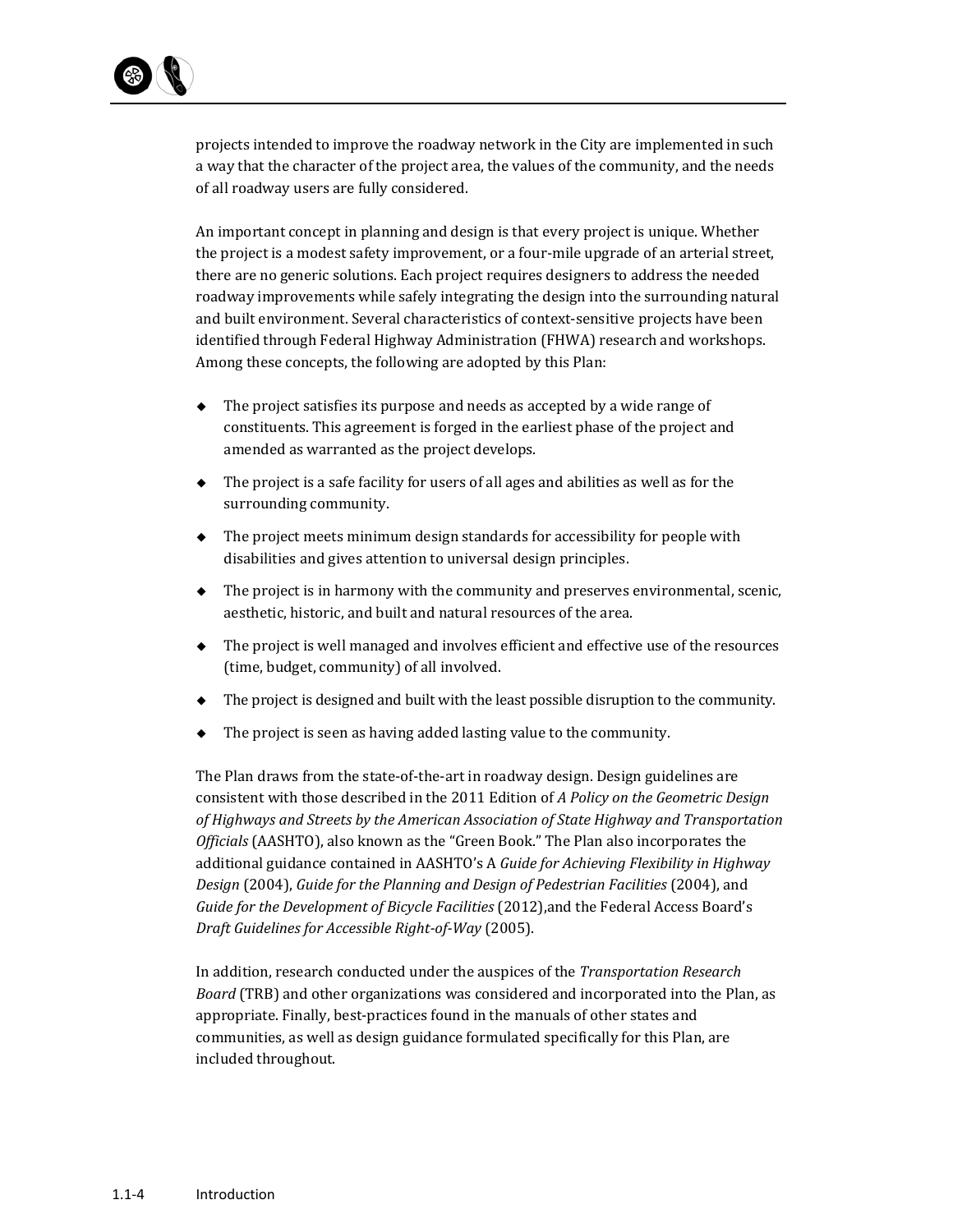#### **1.2.2.1 A Clear Project Development Process**

A third guiding principle of the Plan is to present a clear project development process that can be easily understood by project proponents and constituents and simply and consistently administered by those agencies overseeing the transportation system of Norwalk. 

Often, the process through which a project is developed is as important as the design standards employed. The project development process outlined in this Plan defines the need for early identification of issues and alternatives, open and continuous involvement with project constituents, and a clear prioritization process. This process should ensure that community values, natural, historic, and cultural resources, and transportation needs are fully considered throughout the planning, design, and construction phases of a project.

A clear and consistent project development process is important for a number of reasons. The most significant are:

- To encourage early planning and evaluation so that project needs, goals and objectives, issues, and impacts can be identified before significant resources are expended.
- ◆ To ensure context sensitivity through an open, consensus-building dialog with project constituents.
- $\bullet$  To achieve consistent expectations and understanding between project proponents and those entities who evaluate and prioritize projects.
- To facilitate efficient allocation of resources based on pre-established project selection criteria and consistency with local, regional, and statewide priorities.

An effective process helps achieve projects that respect the values of the community and the natural and built environment, while meeting the transportation needs. The FHWA and AASHTO clearly establish the importance of a sound project development process for achieving context-sensitive highway solutions in their *Flexibility* in *Highway Design* and *A Guide to Achieving Flexibility in Highway Design* publications. 

### **1.2.2.2 Objective, Coordinated, Transparent, and Inclusive Transportation Decision‐making**

The transportation decisions made today will affect the City for many years to come. While transportation improvements can generate increased mobility and allow economic growth, they also profoundly affect the nature of our communities and our environment. For these reasons, it is vital that the City have an objective and inclusive transportation planning and project-development process, in which all of the effects of transportation proposals can be understood and considered.

Communication about, administration of, and understanding of the process through which potential projects are evaluated can improve the efficiency of the allocation of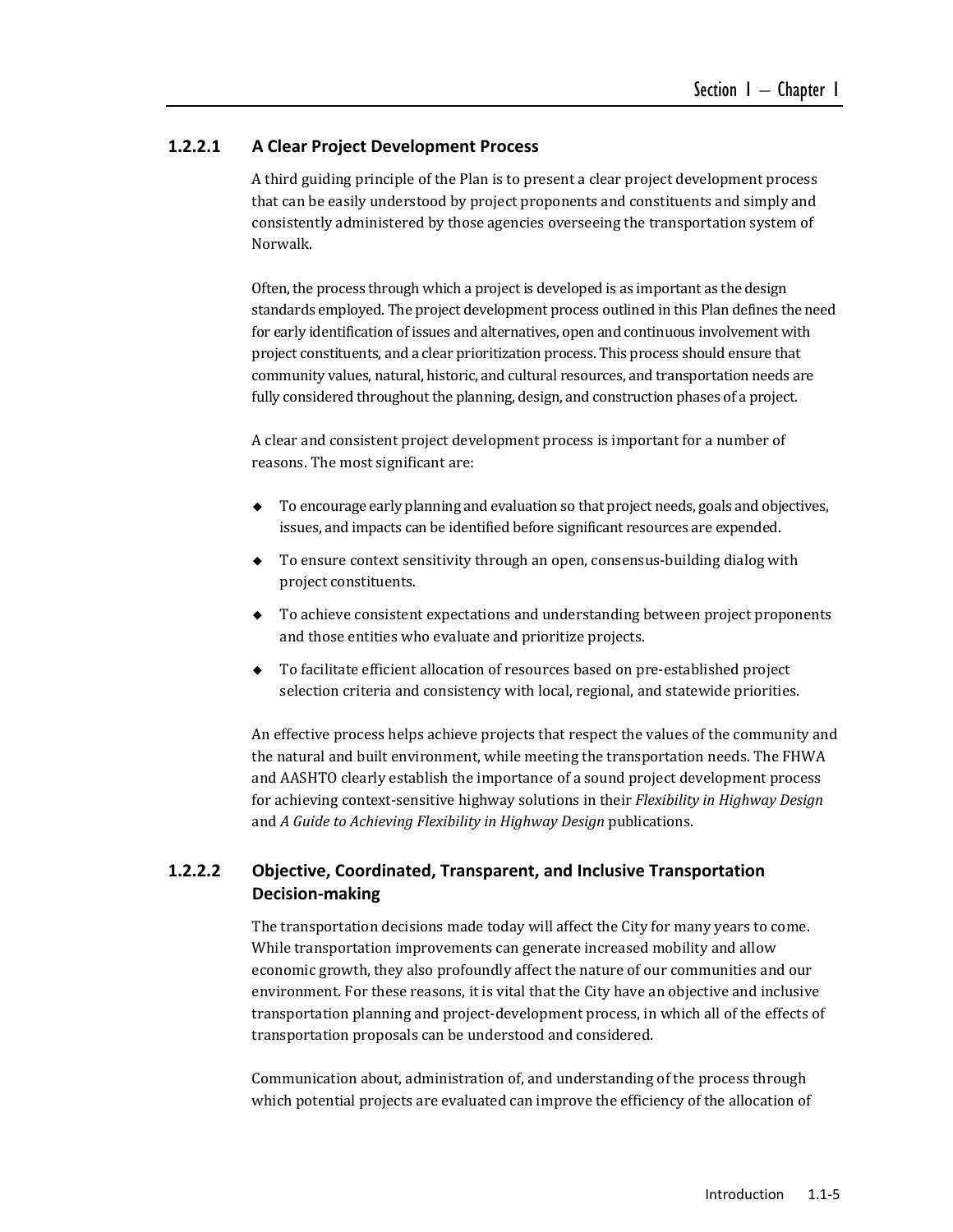transportation resources. If project proponents and reviewers share a continuing dialog about project issues, review procedures, and evaluation criteria, then proponents are likely to focus their energy on projects that have strong support and avoid spending scarce resources to advance projects that will ultimately be rejected.

Decisions should be made in a coordinated manner, with decision-makers considering the needs of all affected citizens and ensuring that services are delivered in the most efficient and orderly way. Decisions should also be made in as transparent a way as possible, with public knowledge not only of the final decisions but of the process used to reach those decisions. And lastly, all decisions should be made in an inclusive manner, with the active participation of individuals, businesses, interest groups, and affected constituencies.

### **1.3 Use of this Plan**

The Plan outlines the design guidelines applicable to projects with the City of Norwalk involvement. It is expected that this guidance will also be valuable to adjacent communities, authorities, and other entities involved in the design and development of highways and streets, and other transportation facilities.

This Plan should be followed if one or more of the following situations exist:

- $\blacklozenge$  When the City of Norwalk is the proponent; or
- When the City of Norwalk is responsible for project funding; or
- When the City of Norwalk controls the infrastructure.

This may include projects that are privately funded or projects that are funded by other regional, state, or Federal sources. If the City is pursuing a project on a local roadway with funds provided by alternative sources that require adherence to a certain set of design principles and/or standards, the procedures and guidance in this Plan remain useful, but do not need to be strictly adhered to. The Project proponent should always check with the City, State, and funding sources to ensure compliance with the requirements of the specific funding program.

The second part of this plan identifies those specific issues and actions that have been identified as part of an extensive outreach effort within the City. These issues and actions have been documented, reviewed, and prioritized using elements of this plan and should be addressed and acted upon when resources become available.

### **1.3.1 Engaging the Public in the Development of the Plan**

During the development of the Plan, public involvement has been a key element of its success. A Transportation Advisory Group (TAG) was developed that consisted of members of the City staff, elected officials, and transportation professionals. The TAG provided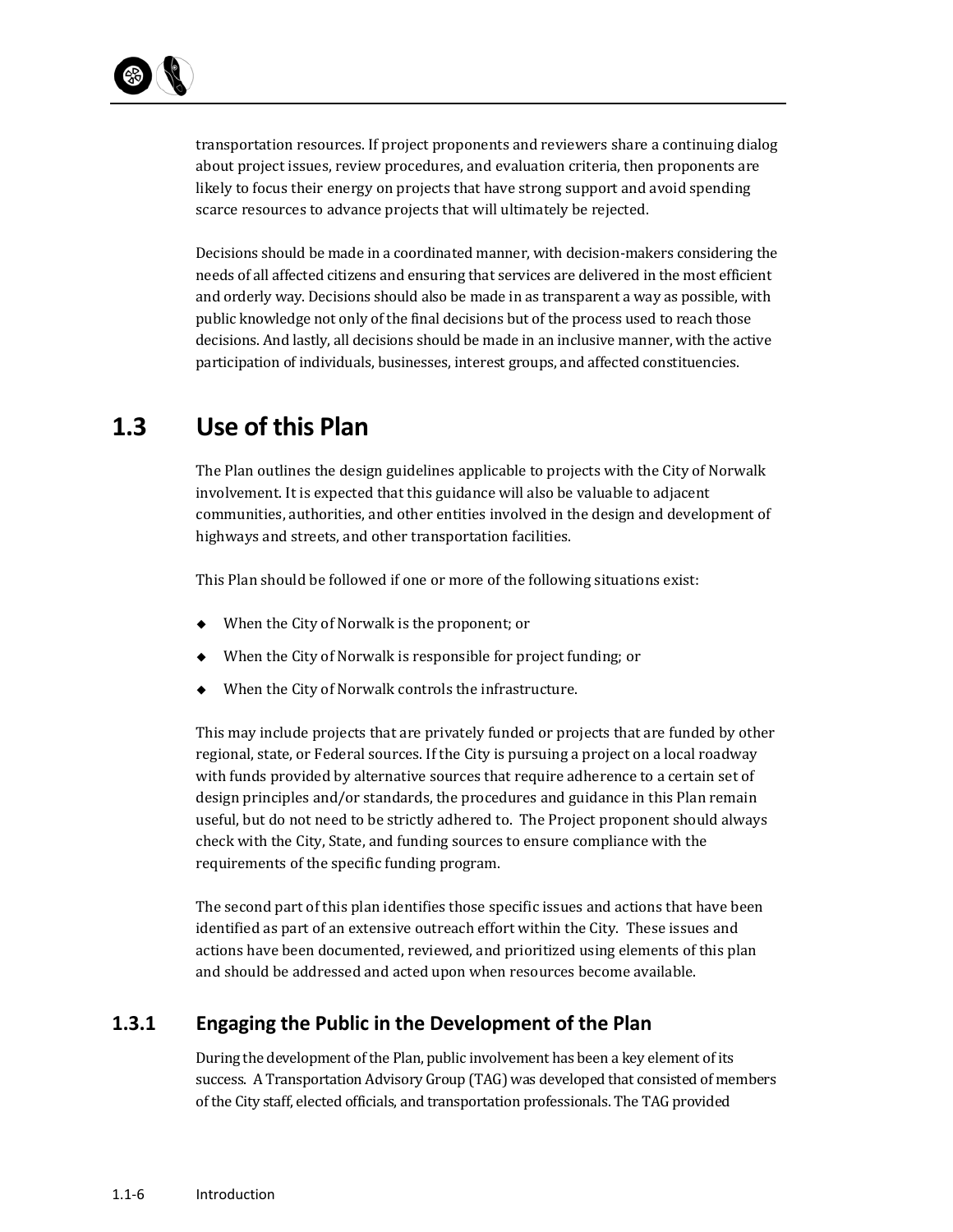oversight to the development of the Plan and provided key input to the project team during its development. A list of TAG Committee members is included in the Appendix to this section. In addition, the public was encouraged to participate in the Plan development throughout the processes. The mechanisms utilized to solicit broad public input included:

- ◆ **Public Informational Meetings** at key stages of the Plan development to update and engage the public on Plan goals and objectives, initial Plan findings, and unveiling of the draft Plan.
- ◆ Hosting of a dedicated **website** (www.vhb.com/norwalktmp.com) with updated project information posted and links to an on-line questionnaire for interested parties to provide detailed feedback on.
- ◆ A dedicated **social media** page (www.facebook.com/norwalk-transportationmanagement-plan) where those comfortable with this form of outreach could read about the project, provide input, and keep up to date with the program.
- ◆ Targeted **stakeholder interviews** with members of the neighborhood organizations, business communities, city officials, and transportation providers/advocates.
- ◆ Written/oral communication provided to the project team through e-mails, voicemails, and on-street impromptu interactions with consultant team members.

A summary of the public input is provided in an Appendix to this section.

## **1.4 Structure of the Plan – Section 1: Design and Toolbox Elements**

All projects being conducted in the City of Norwalk will incorporate applicable elements from *A Policy on Geometric Design of Highways and Streets* (2004) by the American Association of State Highway and Transportation Officials (AASHTO), as reflected in this Plan. An outline of the various chapters of the Plan follows:

#### *Basic Design Chapters (Chapters 2 to 4)*

The Basic Design chapters describe guidelines which are the basis for how pedestrians, bicyclists, and drivers of motor vehicles will share roads safely. These include:

- ◆ **Chapter 2, Basic Design Controls** provides important guidance on roadway and area type (context), the design values for facility user groups, level-of-service criteria, and target design speed.
- ◆ Chapter **3**, Cross-Section and Roadside Elements discusses the spatial requirements and options for allocating roadway right-of-way among the various facility users (pedestrians, bicycles, and vehicles).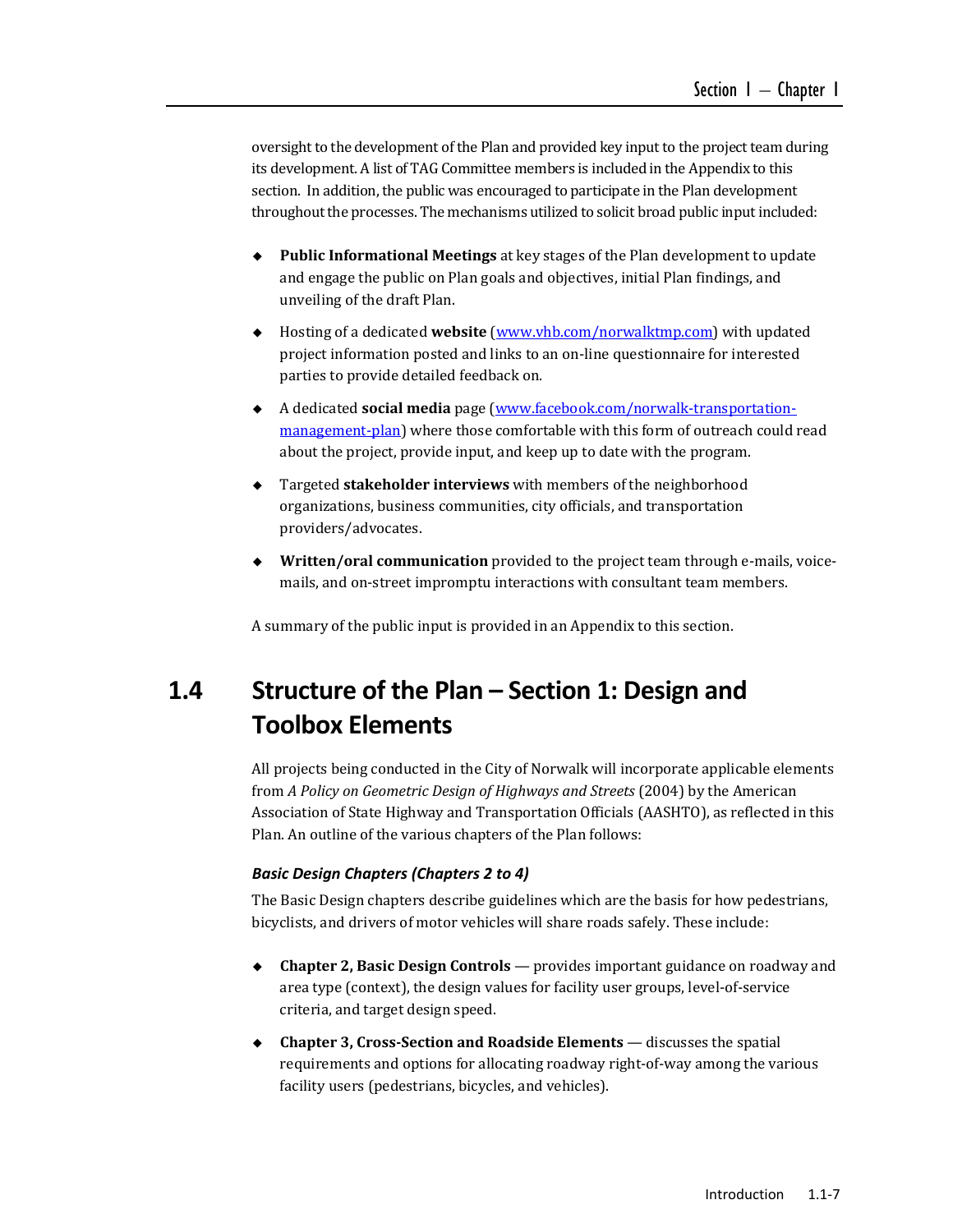

◆ **Chapter 4, Intersections** — addresses the proper treatment of intersections of streets, highways, and pedestrian facilities.

#### *Toolbox (Chapters 5 and 6)*

The Toolbox chapters deal with special design elements and traffic management strategies to address special and unique circumstances. These include:

- ◆ **Chapter 5, Transportation Demand Management** provides a primer on transportation demand management strategies and their applicability. Overviews the State and local responsibilities and strategies for managing access along highways.
- ◆ **Chapter 6, Traffic Calming** provides a primer on traffic calming strategies and their applicability to City streets.

### **1.5 Structure of the Plan – Section 2: Actions of the Plan**

Knowing the basic design controls of the City's Plan and implementing the Plan are two different efforts. An outline of the various chapters of the second section of the Plan, the Actions of the Plan, follows:

- ◆ **Chapter 1, Project Development** provides important background on how the various projects and policies are prioritized by the City and how reprioritizing elements on an annual basis can be accomplished.
- **Chapter 2, Travel Demand Management Implementation Strategies –** provides strategies to aid developers, institutions and businesses in implementing effective TDM programs that are aligned with the long-term goals of the City.
- ◆ Chapter 3, Recommended Policies and Strategies discusses strategies and policies, representing best practices in transportation system development, to help ensure that future capital investments will provide the expected benefits in the City.
- ◆ **Chapter 4, Traffic Calming Program Implementation discusses how a traffic** calming request is brought before the City, how it is evaluated, ranked, tested, and implemented. This will be used in conjunction with a Traffic Calming web-based application.
- ◆ Chapter 5, Transportation Impact & Access Study Guidelines presents the best practices for developing effective TIAS guidelines and includes recommendations to help the City upgrade and strengthen the set of TIAS guidelines currently in place.